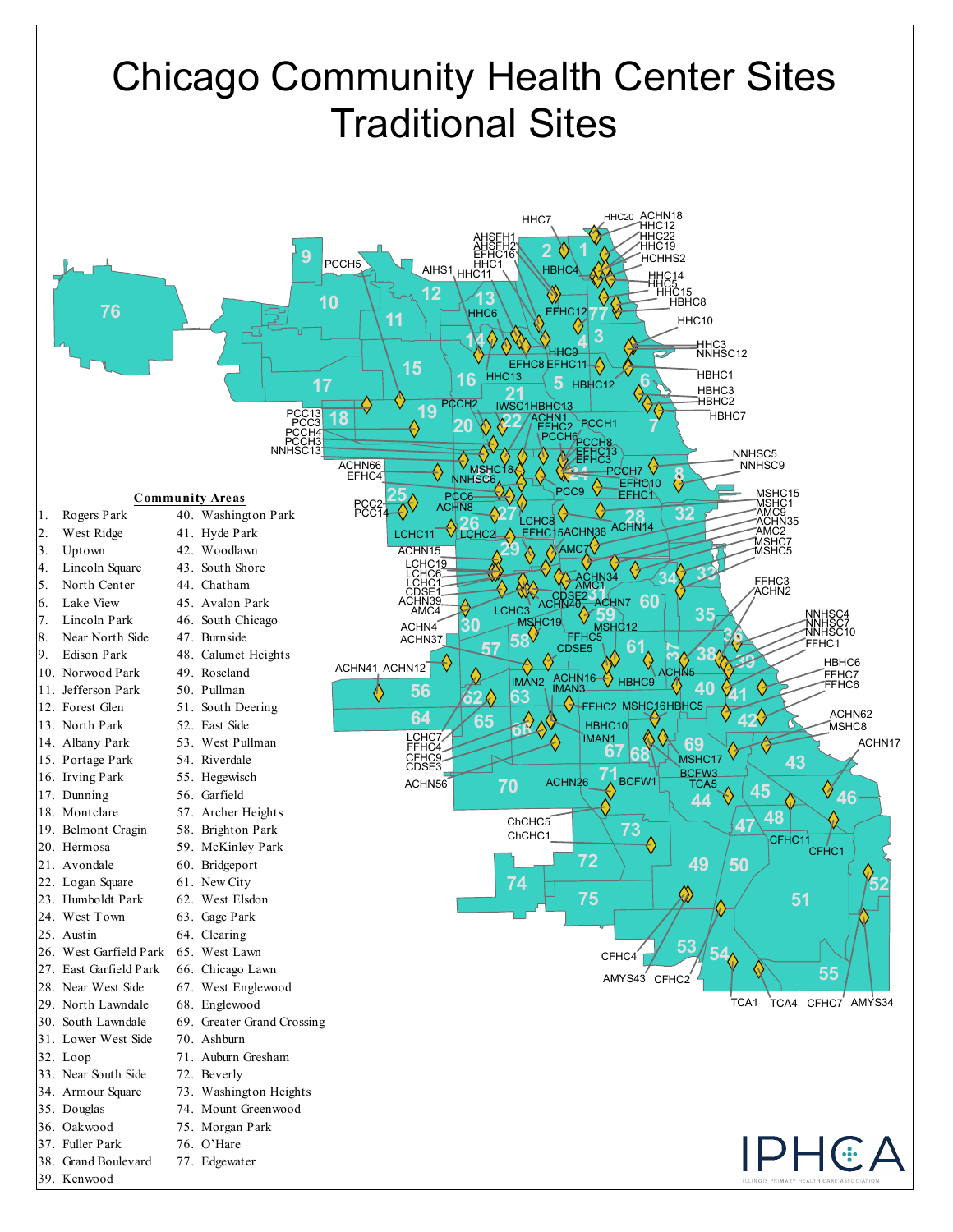| Mapcode            | Organization                                    | Address                 | City    | County | Zip   |
|--------------------|-------------------------------------------------|-------------------------|---------|--------|-------|
| ACHN1              | <b>Access Community Health Network</b>          | 3202 W. North Ave.      | Chicago | Cook   | 60647 |
| ACHN <sub>2</sub>  | <b>Access Community Health Network</b>          | 654 E. 47th St.         | Chicago | Cook   | 60653 |
| ACHN4              | <b>Access Community Health Network</b>          | 3303 W. 26th St.        | Chicago | Cook   | 60623 |
| ACHN5              | <b>Access Community Health Network</b>          | 5401 S. Wentworth Ave.  | Chicago | Cook   | 60609 |
| ACHN7              | <b>Access Community Health Network</b>          | 3450 S. Archer Ave.     | Chicago | Cook   | 60608 |
| ACHN <sub>8</sub>  | <b>Access Community Health Network</b>          | 3800 W. Madison Ave.    | Chicago | Cook   | 60624 |
| ACHN12             | <b>Access Community Health Network</b>          | 4839 W. 47th St.        | Chicago | Cook   | 60638 |
| ACHN14             | <b>Access Community Health Network</b>          | 2409 W. Warren Blvd.    | Chicago | Cook   | 60612 |
| ACHN15             | <b>Access Community Health Network</b>          | 3752 W. 16th St.        | Chicago | Cook   | 60623 |
| ACHN16             | <b>Access Community Health Network</b>          | 5159 S. Ashland Ave.    | Chicago | Cook   | 60609 |
| ACHN17             | <b>Access Community Health Network</b>          | 2822 E. 83rd St.        | Chicago | Cook   | 60617 |
| ACHN18             | <b>Access Community Health Network</b>          | 1555 W. Howard St.      | Chicago | Cook   | 60626 |
| ACHN26             | <b>Access Community Health Network</b>          | 8234 S. Ashland Ave.    | Chicago | Cook   | 60620 |
| ACHN34             | <b>Access Community Health Network</b>          | 2533 W. Cermak Rd.      | Chicago | Cook   | 60608 |
| ACHN35             | <b>Access Community Health Network</b>          | 1817 S. Loomis St.      | Chicago | Cook   | 60608 |
| ACHN37             | <b>Access Community Health Network</b>          | 3213 W. 47th Place      | Chicago | Cook   | 60632 |
| ACHN38             | <b>Access Community Health Network</b>          | 2653 Ogden Ave.         | Chicago | Cook   | 60608 |
| ACHN39             | <b>Access Community Health Network</b>          | 3700 W. 26th St.        | Chicago | Cook   | 60623 |
| ACHN40             | <b>Access Community Health Network</b>          | 3204 W. 26th St.        | Chicago | Cook   | 60623 |
| ACHN41             | <b>Access Community Health Network</b>          | 6240 W. 55th St.        | Chicago | Cook   | 60638 |
| ACHN56             | <b>Access Community Health Network</b>          | 2701 W. 69th St.        | Chicago | Cook   | 60629 |
| ACHN62             | <b>Access Community Health Network</b>          | 7200 S. Ingleside Ave.  | Chicago | Cook   | 60619 |
| ACHN66             | <b>Access Community Health Network</b>          | 4909 W. Division St.    | Chicago | Cook   | 60651 |
| AHSFH1             | AHS Family Health Center                        | 2424 W. Peterson Ave.   | Chicago | Cook   | 60659 |
| AHSFH <sub>2</sub> | AHS Family Health Center                        | 2501 W. Peterson Ave.   | Chicago | Cook   | 60659 |
| AIHS1              | American Indian Health Service of Chicago       | 4326 W. Montrose Ave.   | Chicago | Cook   | 60641 |
| AMC1               | <b>Alivio Medical Center</b>                    | 2355 S. Western Ave.    | Chicago | Cook   | 60608 |
| AMC <sub>2</sub>   | Alivio Medical Center                           | 966 W. 21st St.         | Chicago | Cook   | 60608 |
| AMC4               | Alivio Medical Center                           | 3120 S. Kostner Ave.    | Chicago | Cook   | 60623 |
| AMC7               | Alivio Medical Center                           | 1940 W. 18th St.        | Chicago | Cook   | 60608 |
| AMC9               | Alivio Medical Center                           | 1940 W. 18th St.        | Chicago | Cook   | 60608 |
| AMYS34             | Aunt Martha's Health & Wellness                 | 3528 E. 118th St.       | Chicago | Cook   | 60617 |
| AMYS43             | Aunt Martha's Health & Wellness                 | 45 W. 111th St.         | Chicago | Cook   | 60628 |
| BCFW1              | <b>Beloved Community Family Wellness Center</b> | 6821 S. Halsted St.     | Chicago | Cook   | 60621 |
| BCFW3              | <b>Beloved Community Family Wellness Center</b> | 6853 S. Halsted St.     | Chicago | Cook   | 60621 |
| CDSE1              | <b>Esperanza Health Centers</b>                 | 2001 S. California Ave. | Chicago | Cook   | 60608 |
| CDSE2              | <b>Esperanza Health Centers</b>                 | 3059 W. 26th St.        | Chicago | Cook   | 60623 |
| CDSE3              | <b>Esperanza Health Centers</b>                 | 6550 S. Richmond St.    | Chicago | Cook   | 60629 |
| CDSE5              | <b>Esperanza Health Centers</b>                 | 4700 S. California Ave. | Chicago | Cook   | 60632 |
| CFHC1              | Chicago Family Health Center                    | 9119 S. Exchange Ave.   | Chicago | Cook   | 60617 |
| CFHC <sub>2</sub>  | Chicago Family Health Center                    | 570 E. 115th St.        | Chicago | Cook   | 60628 |
| CFHC4              | Chicago Family Health Center                    | 120 W. 111th St.        | Chicago | Cook   | 60628 |
| CFHC7              | Chicago Family Health Center                    | 10536 S. Ewing Ave.     | Chicago | Cook   | 60617 |
| CFHC9              | Chicago Family Health Center                    | 3223 W. 63rd St.        | Chicago | Cook   | 60629 |
| CFHC11             | Chicago Family Health Center                    | 2100 E. 87th St.        | Chicago | Cook   | 60617 |
| ChCHC1             | Christian Community Health Center               | 9718 S. Halsted St.     | Chicago | Cook   | 60628 |
| ChCHC5             | Christian Community Health Center               | 1701 W. 87th St.        | Chicago | Cook   | 60620 |
| EFHC1              | Erie Family Health Centers                      | 1701 W. Superior St.    | Chicago | Cook   | 60622 |
| EFHC2              | Erie Family Health Centers                      | 2750 W. North Ave.      | Chicago | Cook   | 60647 |
| EFHC3              | Erie Family Health Centers                      | 2418 W. Division St.    | Chicago | Cook   | 60622 |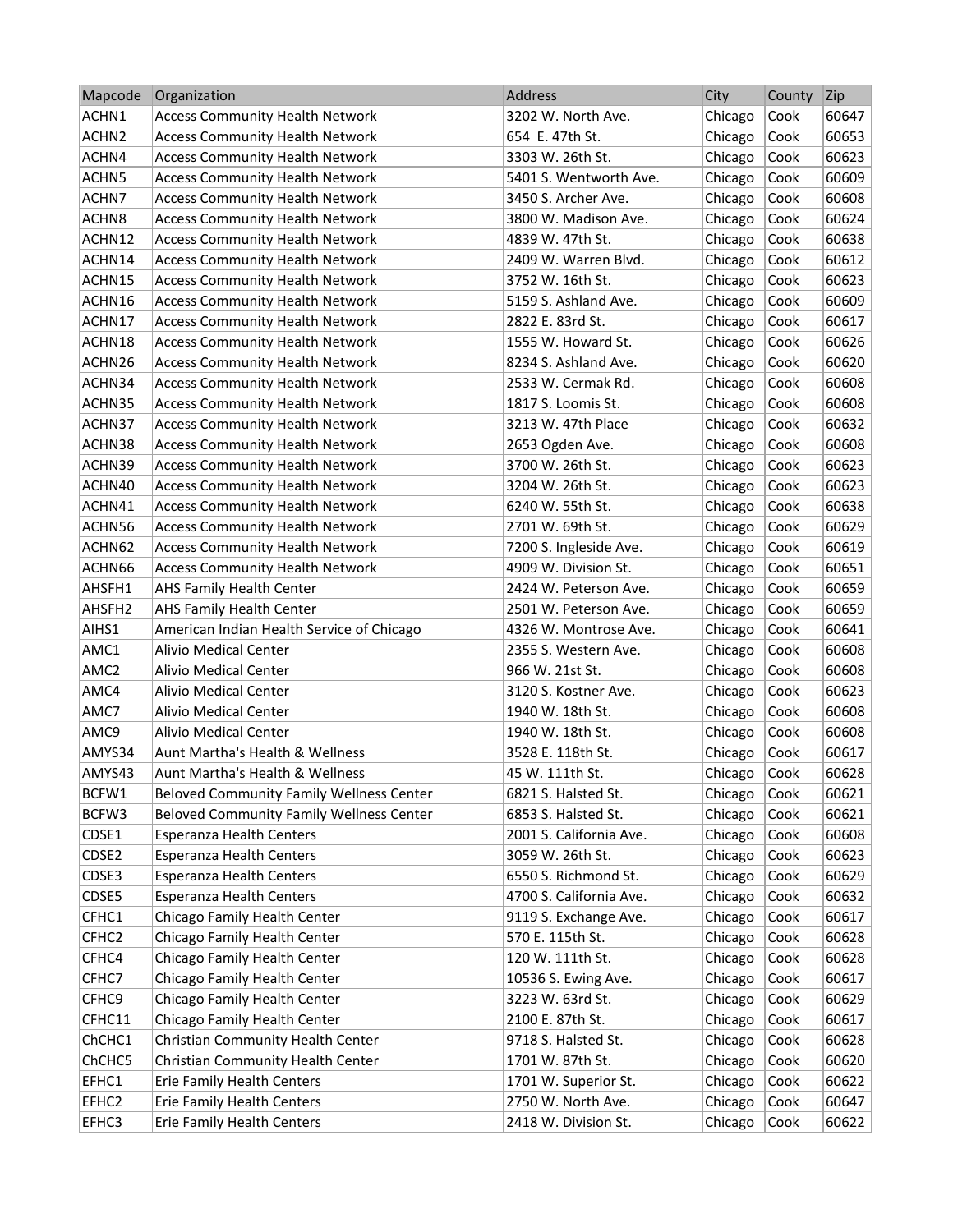| Mapcode           | Organization                                 | Address                    | City    | County | Zip   |
|-------------------|----------------------------------------------|----------------------------|---------|--------|-------|
| EFHC4             | Erie Family Health Centers                   | 646 N. Lawndale Ave.       | Chicago | Cook   | 60624 |
| EFHC8             | <b>Erie Family Health Centers</b>            | 4747 N. Kedzie Ave.        | Chicago | Cook   | 60625 |
| EFHC10            | Erie Family Health Centers                   | 1137 N. Western Ave.       | Chicago | Cook   | 60622 |
| EFHC11            | Erie Family Health Centers                   | 4015 N. Ashland Ave.       | Chicago | Cook   | 60613 |
| EFHC12            | Erie Family Health Centers                   | 5110 N. Damen Ave.         | Chicago | Cook   | 60625 |
| EFHC13            | Erie Family Health Centers                   | 2418 W. Division St.       | Chicago | Cook   | 60622 |
| EFHC15            | <b>Erie Family Health Centers</b>            | 1504 S. Albany Ave.        | Chicago | Cook   | 60623 |
| EFHC16            | <b>Erie Family Health Centers</b>            | 5215 N. California Ave.    | Chicago | Cook   | 60625 |
| FFHC1             | <b>Friend Health</b>                         | 800 E. 55th St.            | Chicago | Cook   | 60615 |
| FFHC <sub>2</sub> | Friend Health                                | 5843 S. Western Ave.       | Chicago | Cook   | 60636 |
| FFHC3             | <b>Friend Health</b>                         | 25 W. 47th St.             | Chicago | Cook   | 60609 |
| FFHC4             | <b>Friend Health</b>                         | 5635 S. Pulaski Rd.        | Chicago | Cook   | 60629 |
| FFHC5             | <b>Friend Health</b>                         | 4802 S. Ashland Ave.       | Chicago | Cook   | 60609 |
| FFHC6             | <b>Friend Health</b>                         | 1522 E. 63rd St.           | Chicago | Cook   | 60637 |
| FFHC7             | <b>Friend Health</b>                         | 6134 S. Cottage Grove Ave. | Chicago | Cook   | 60637 |
| HBHC1             | Howard Brown Health                          | 4025 N Sheridan Rd.        | Chicago | Cook   | 60613 |
| HBHC2             | Howard Brown Health                          | 615 W. Wellington Ave.     | Chicago | Cook   | 60657 |
| HBHC3             | <b>Howard Brown Health</b>                   | 3245 N. Halsted St.        | Chicago | Cook   | 60657 |
| HBHC4             | <b>Howard Brown Health</b>                   | 6500 N. Clark St.          | Chicago | Cook   | 60623 |
| HBHC5             | Howard Brown Health                          | 641 W. 63rd St.            | Chicago | Cook   | 60621 |
| HBHC6             | <b>Howard Brown Health</b>                   | 1525 E. 55th St.           | Chicago | Cook   | 60615 |
| HBHC7             | Howard Brown Health                          | 2800 N. Sheridan Rd.       | Chicago | Cook   | 60657 |
| HBHC8             | Howard Brown Health                          | 5537 N. Broadway St.       | Chicago | Cook   | 60640 |
| HBHC9             | Howard Brown Health                          | 734 W. 47th St.            | Chicago | Cook   | 60609 |
| HBHC10            | Howard Brown Health                          | 641 W. 63rd St.            | Chicago | Cook   | 60621 |
| HBHC12            | Howard Brown Health                          | 3948 N. Sheridan Rd.       | Chicago | Cook   | 60613 |
| HBHC13            | Howard Brown Health                          | 3533 W. North Ave.         | Chicago | Cook   | 60647 |
| HCHHS2            | Hamdard Center for Health and Human Services | 1542 W. Devon Ave.         | Chicago | Cook   | 60660 |
| HHC1              | <b>Heartland Health Centers</b>              | 2645 W. Lawrence Ave.      | Chicago | Cook   | 60625 |
| HHC3              | <b>Heartland Health Centers</b>              | 845 W. Wilson Ave.         | Chicago | Cook   | 60640 |
| HHC5              | <b>Heartland Health Centers</b>              | 5900 N. Glenwood Ave.      | Chicago | Cook   | 60660 |
| HHC <sub>6</sub>  | <b>Heartland Health Centers</b>              | 3436 W. Wilson Ave.        | Chicago | Cook   | 60625 |
| HHC7              | <b>Heartland Health Centers</b>              | 2200 W. Touhy Ave.         | Chicago | Cook   | 60645 |
| HHC <sub>9</sub>  | <b>Heartland Health Centers</b>              | 3048 W. Wilton Ave.        | Chicago | Cook   | 60657 |
| HHC10             | <b>Heartland Health Centers</b>              | 900 W. Wilson Ave.         | Chicago | Cook   | 60640 |
| HHC11             | <b>Heartland Health Centers</b>              | 3244 W. Ainslie St.        | Chicago | Cook   | 60625 |
| HHC12             | <b>Heartland Health Centers</b>              | 1400 W. Greenleaf Ave.     | Chicago | Cook   | 60626 |
| HHC13             | <b>Heartland Health Centers</b>              | 3737 W. Lawrence Ave.      | Chicago | Cook   | 60625 |
| HHC14             | <b>Heartland Health Centers</b>              | 1300 W. Devon Ave.         | Chicago | Cook   | 60660 |
| HHC15             | <b>Heartland Health Centers</b>              | 5710 N. Broadway St.       | Chicago | Cook   | 60660 |
| HHC19             | <b>Heartland Health Centers</b>              | 6631 N. Bosworth Ave.      | Chicago | Cook   | 60626 |
| HHC20             | <b>Heartland Health Centers</b>              | 1631 W. Jonquil Terrace    | Chicago | Cook   | 60626 |
| HHC22             | <b>Heartland Health Centers</b>              | 6700 N. Greenwood Ave.     | Chicago | Cook   | 60626 |
| IMAN1             | Inner-City Muslim Action Network (IMAN)      | 2744 W. 63rd St.           | Chicago | Cook   | 60629 |
| IMAN2             | Inner-City Muslim Action Network (IMAN)      | 2749 W. 63rd St.           | Chicago | Cook   | 60629 |
| IMAN3             | Inner-City Muslim Action Network (IMAN)      | 2744 W. 63rd St.           | Chicago | Cook   | 60629 |
| IWSC1             | Infant Welfare Society of Chicago            | 3600 W. Fullerton Ave.     | Chicago | Cook   | 60647 |
| LCHC1             | Lawndale Christian Health Center             | 3860 W. Ogden Ave.         | Chicago | Cook   | 60623 |
| LCHC <sub>2</sub> | Lawndale Christian Health Center             | 3517 W. Arthington St.     | Chicago | Cook   | 60624 |
| LCHC3             | Lawndale Christian Health Center             | 3256 W. 24th St.           | Chicago | Cook   | 60623 |